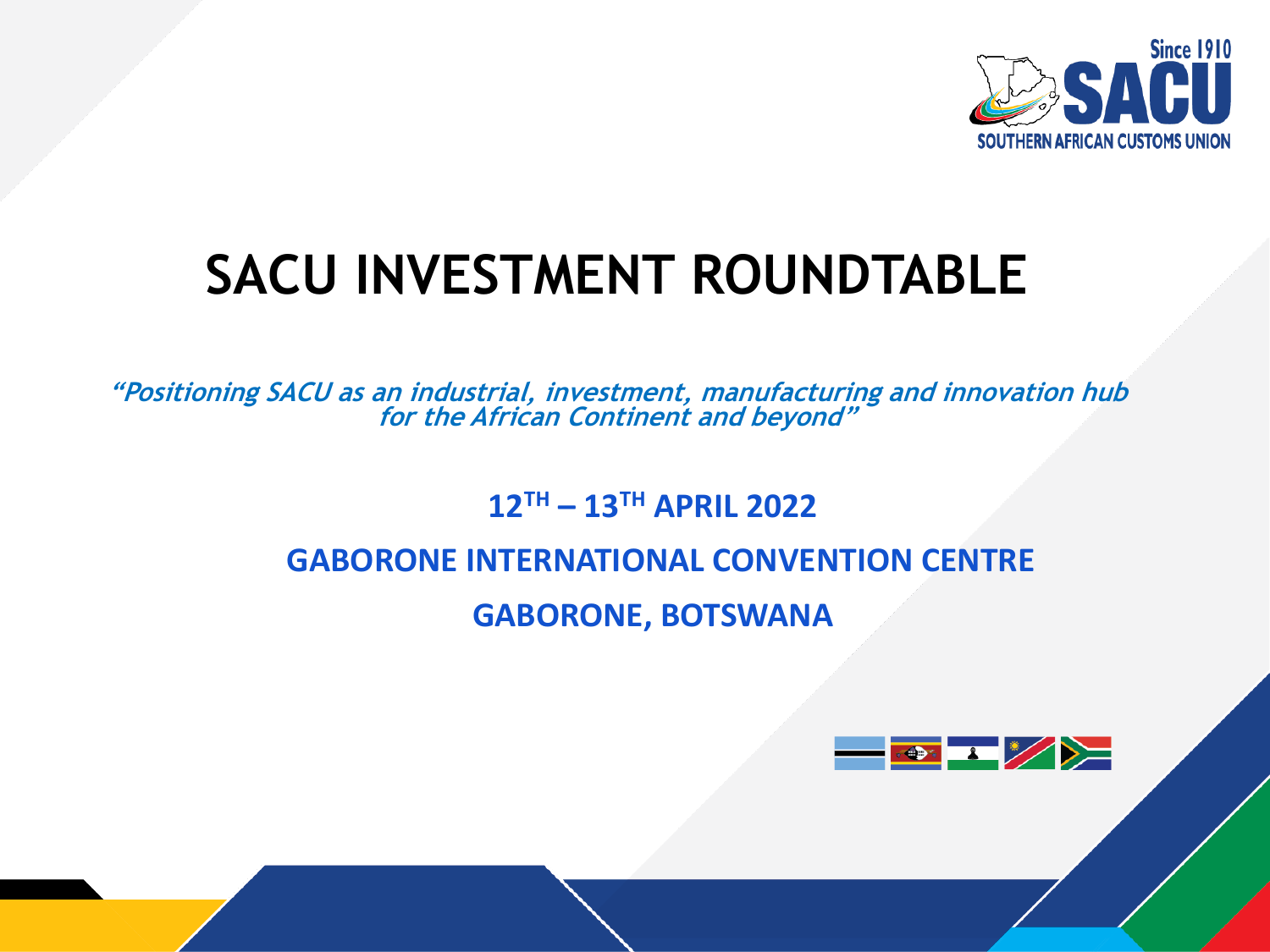# **INTRODUCTION**

- Background
	- –Lesotho National Development Corporation (LNDC).
	- –Objectives of the presentation.
	- –Expected Outcomes
- Synopsis of Investment Projects
- Conclusion

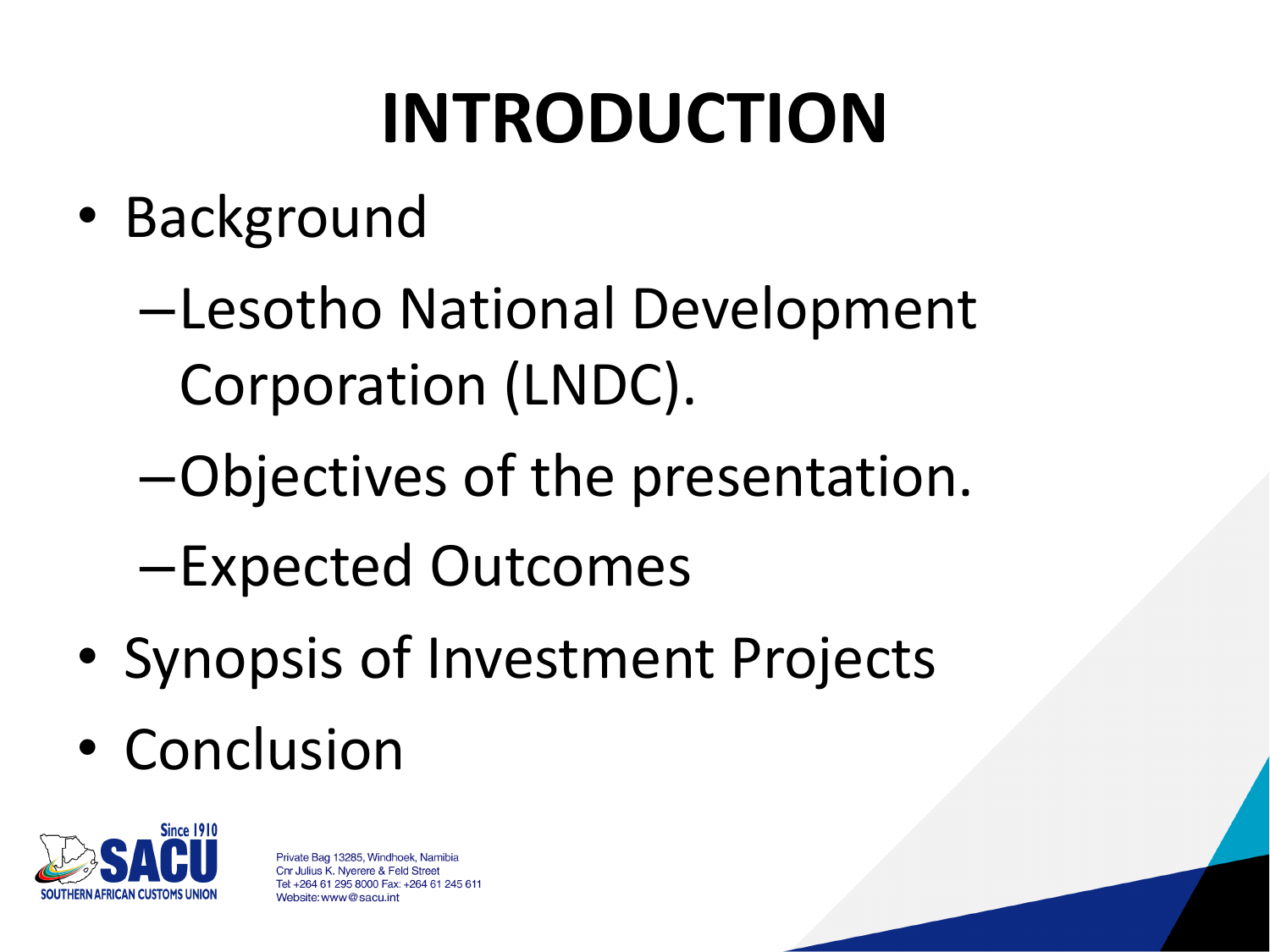# **BACKGROUND**

## **Lesotho National Development Corporation (LNDC)**

**Qthe main parastatal of the Government of** Lesotho charged with the implementation of the country's industrial development policies.

 $\square$ to promote Lesotho as an attractive investment location for both foreign and domestic investors.

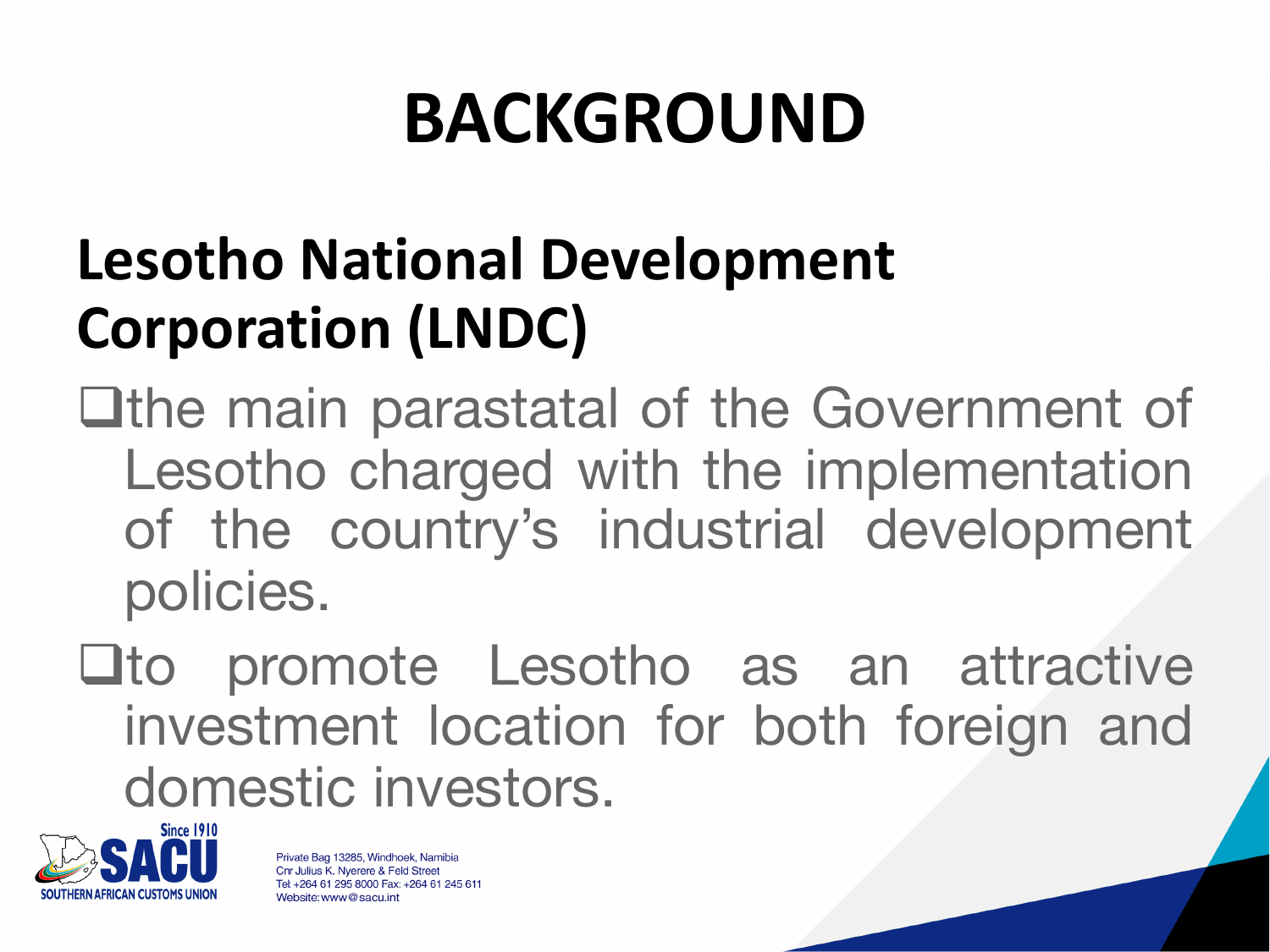# **BACKGROUND CONT'D**

 $\Box$ LNDC is the first point of contact for investors who intend to set up projects in Lesotho.

## q**The Mandate**

To initiate, promote and facilitate the development of manufacturing and processing industries, mining and commerce in a manner calculated to raise the level of income and employment in Lesotho.

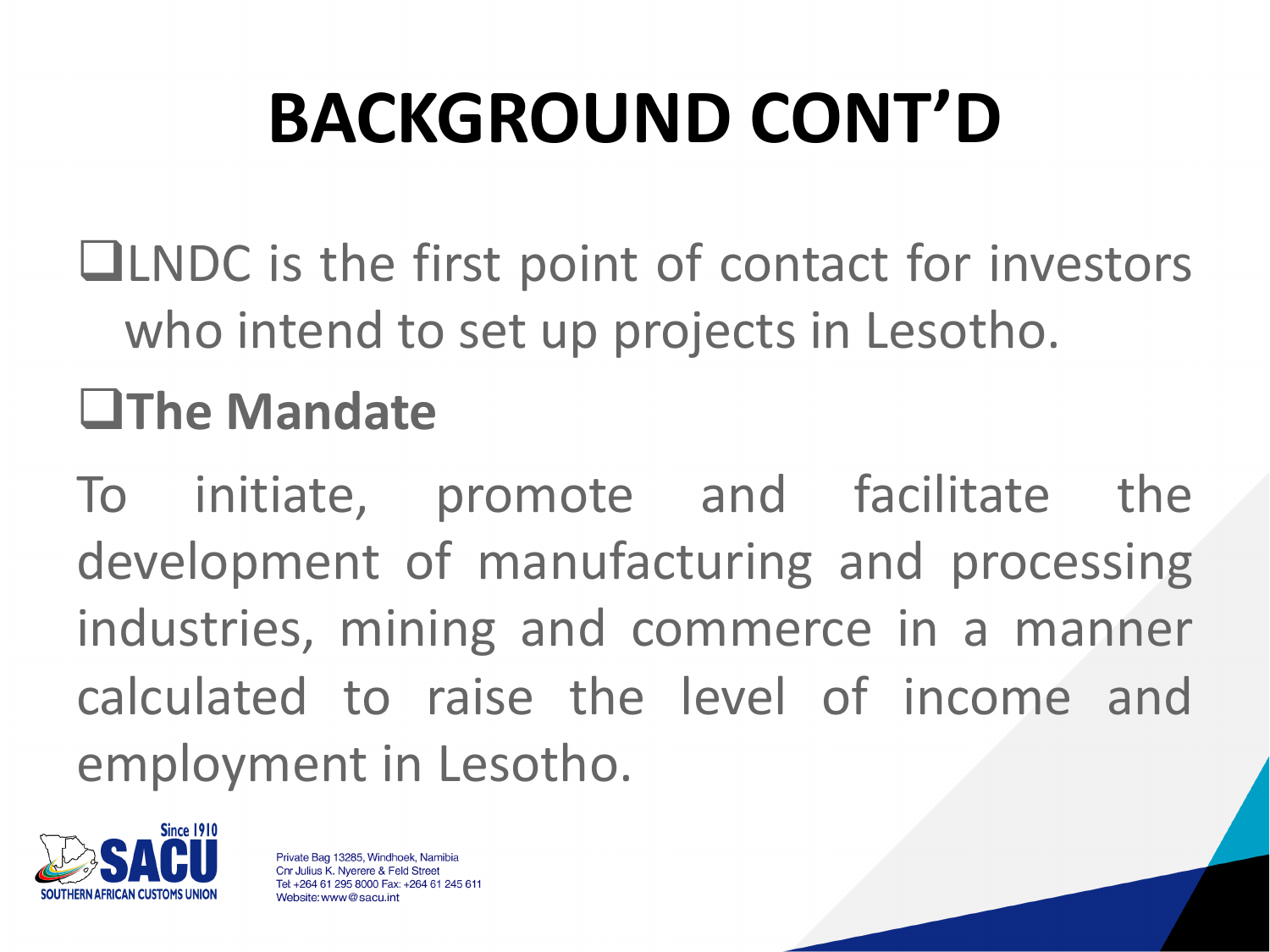# **BACKGROUND CONT'D**

#### **Objectives for the presentation:**

- Showcase the Kingdom of Lesotho's investment export opportunities in targeted key priority sectors;
- Attract partnerships in expansions of existing projects for which Lesotho is looking for joint venture partners and collaboration.
- Attract partnerships in new investment projects to take full advantage of the market access opportunity presented by the African Continental Free Trade Area (AfCFTA);

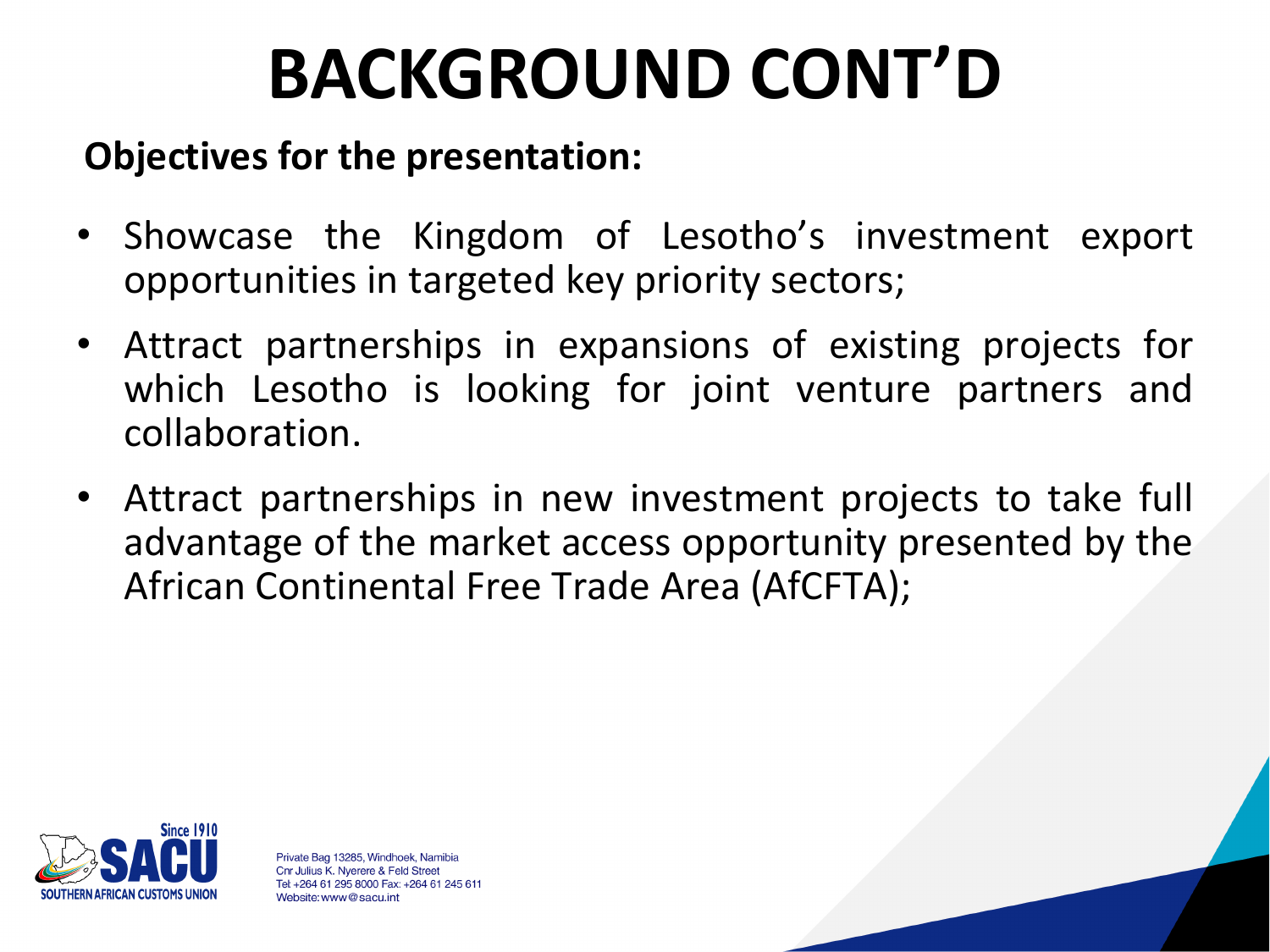# **BACKGROUND CONT'D**

### **Expected Outcome:**

• Engagement with the potential investors with the aim of showcasing investment and export opportunities, securing investments and identification of joint ventures partners and collaboration on priority sectors;

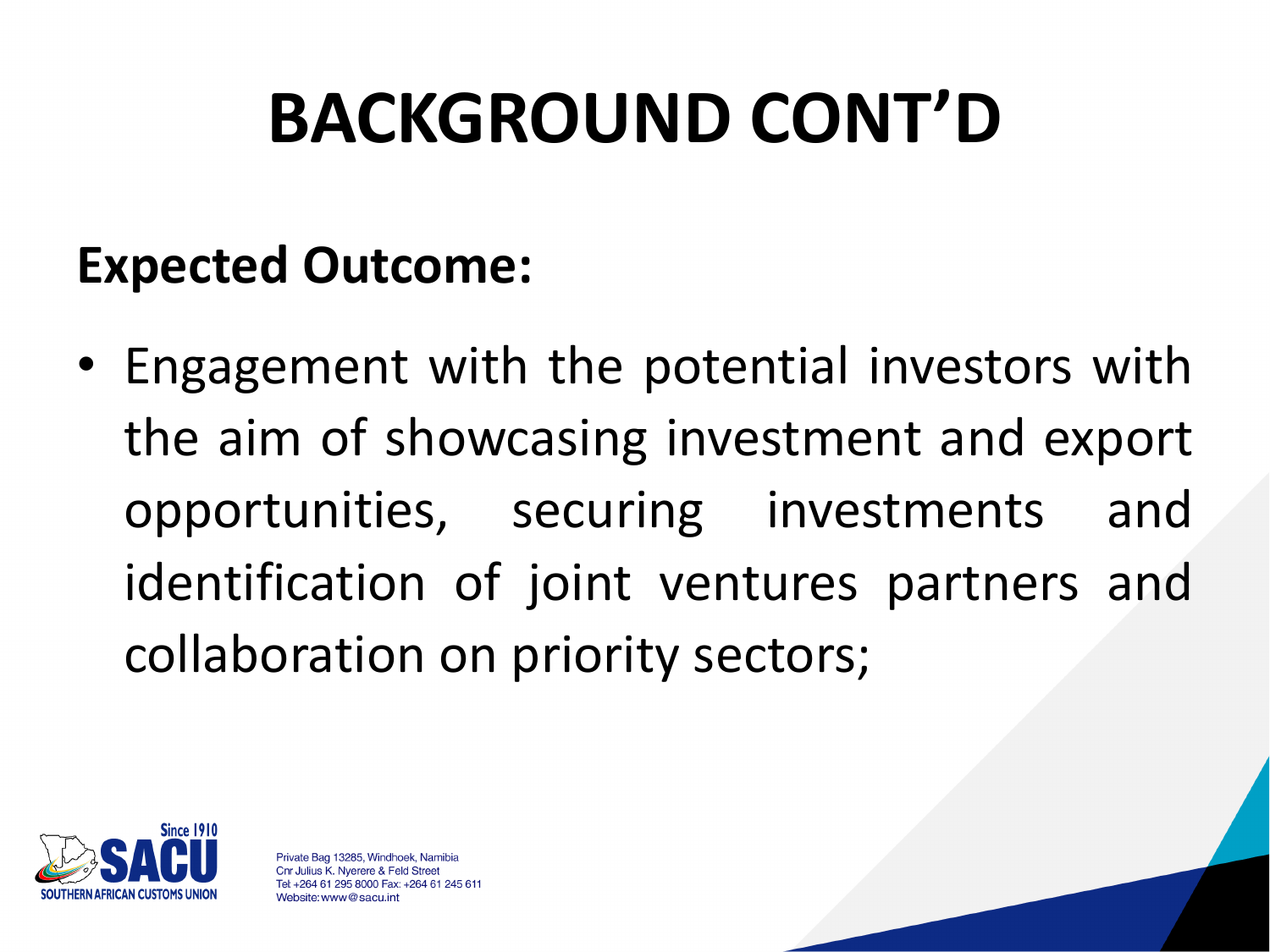## **FOOTWEAR MANUFACTURING**

#### q **PROJECT SUMMARY:**

- o Around 7.2 million pairs of shoes manufactured per year.
- $\circ$  Positive conditions exist to expand the footwear industry
- o Exports to the USA, Africa and other markets.

**Project Location:** Yet to be determined

- q **Project investment value**: USD 2 million
- **Project Status:** The project is in search of a potential partner.
- q **Existing partners and commitments**: No commitments yet

□ Requirements: Development partners, off-take agreements, strategic investment, technology packages/license agreements.

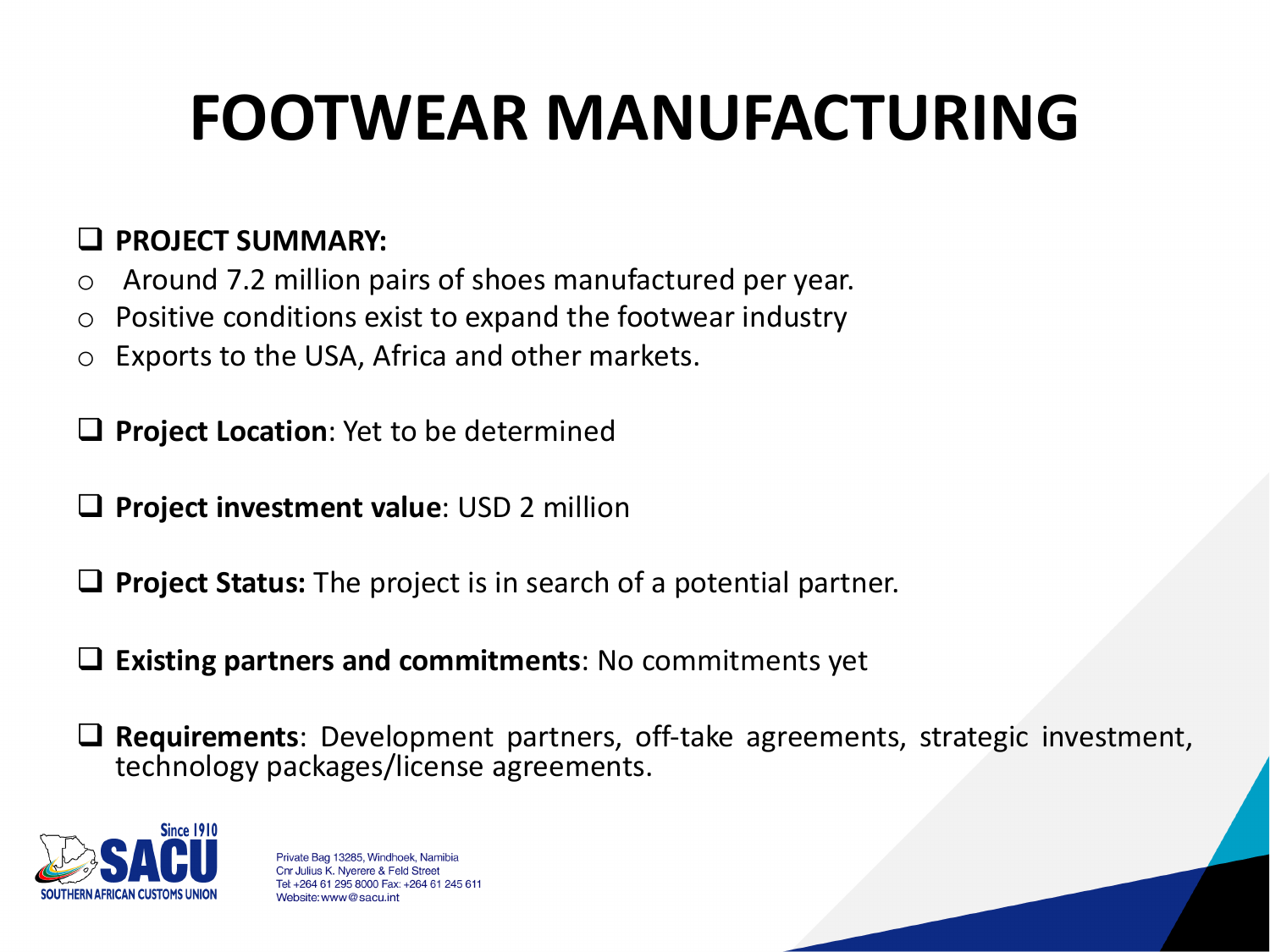### **DECIDUOUS FRUIT PRODUCTION AND PROCESSING**

#### q **PROJECT SUMMARY**

- o Lesotho is an ideal location for growing deciduous fruits for export market.
- o Suitable land measuring 5,500 acres is available for growing deciduous fruits
- o Existing 34 hectares pilot farm owned by the communities have been successful and proven that harvest are 2–3 weeks earlier than the neighbouring countries.
- o The plan is to expand by 120 hectares every year to reach 500 hectares including machinery, processing and cold chain management.

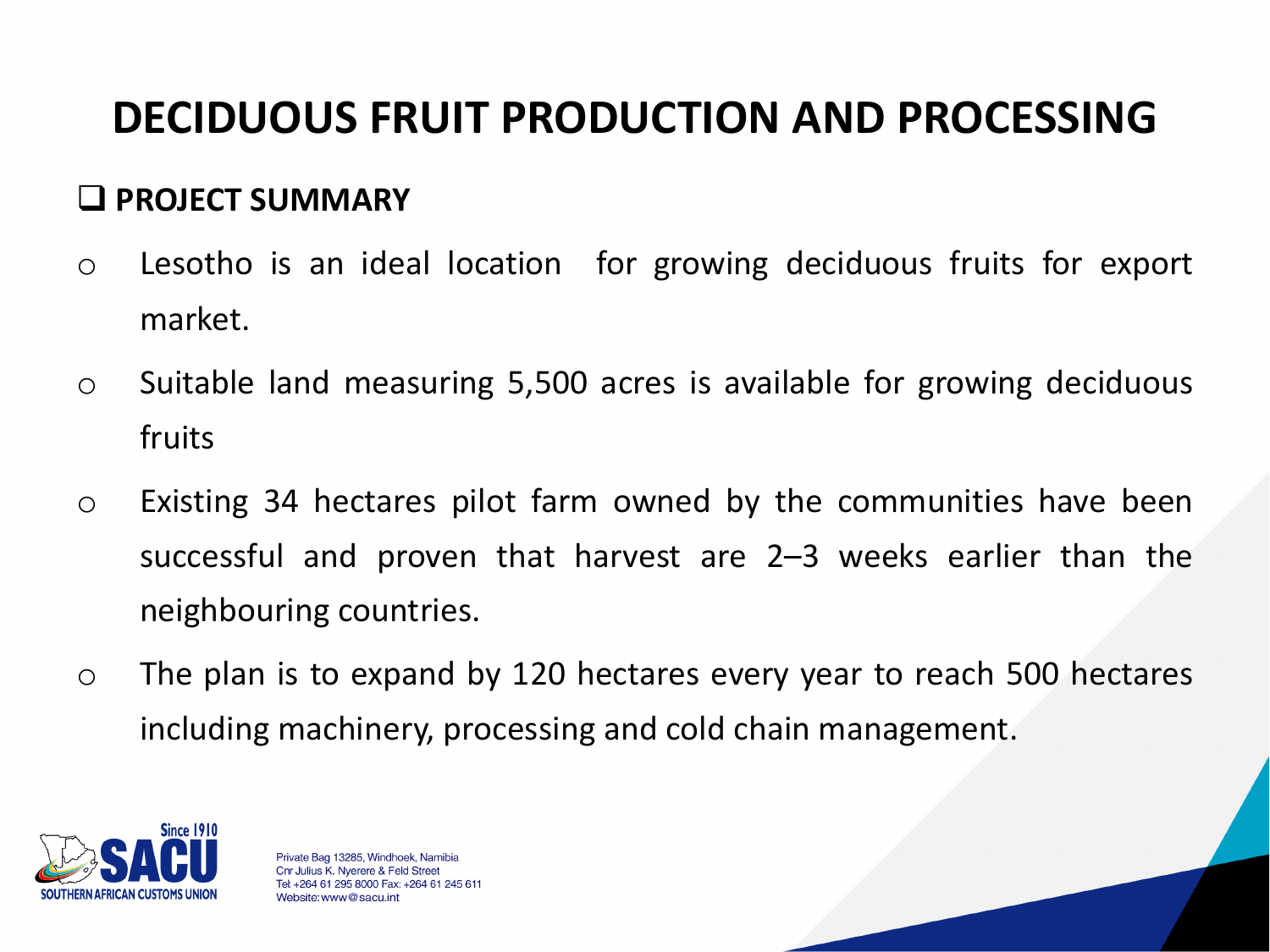#### **DECIDUOUS FRUIT PRODUCTION AND PROCESSING CONT'D**

- **□ Project Locations**: have been determined with suitability map
- **□ Project Investment Value**: USD8.6 million for each 120 hectares until 500 hectares, machinery, processing and cold chain estimated at USD36 million
- **Q Project Status**: The project is ready and currently in development phase.
- **Q Partners:** Strategic partners are still committed to investing in the expansion and open for additional partnerships including local communities.
- q **Requirements from additional partners**: Development partners, Off-take agreements, Strategic investment, Technology packages/license agreement

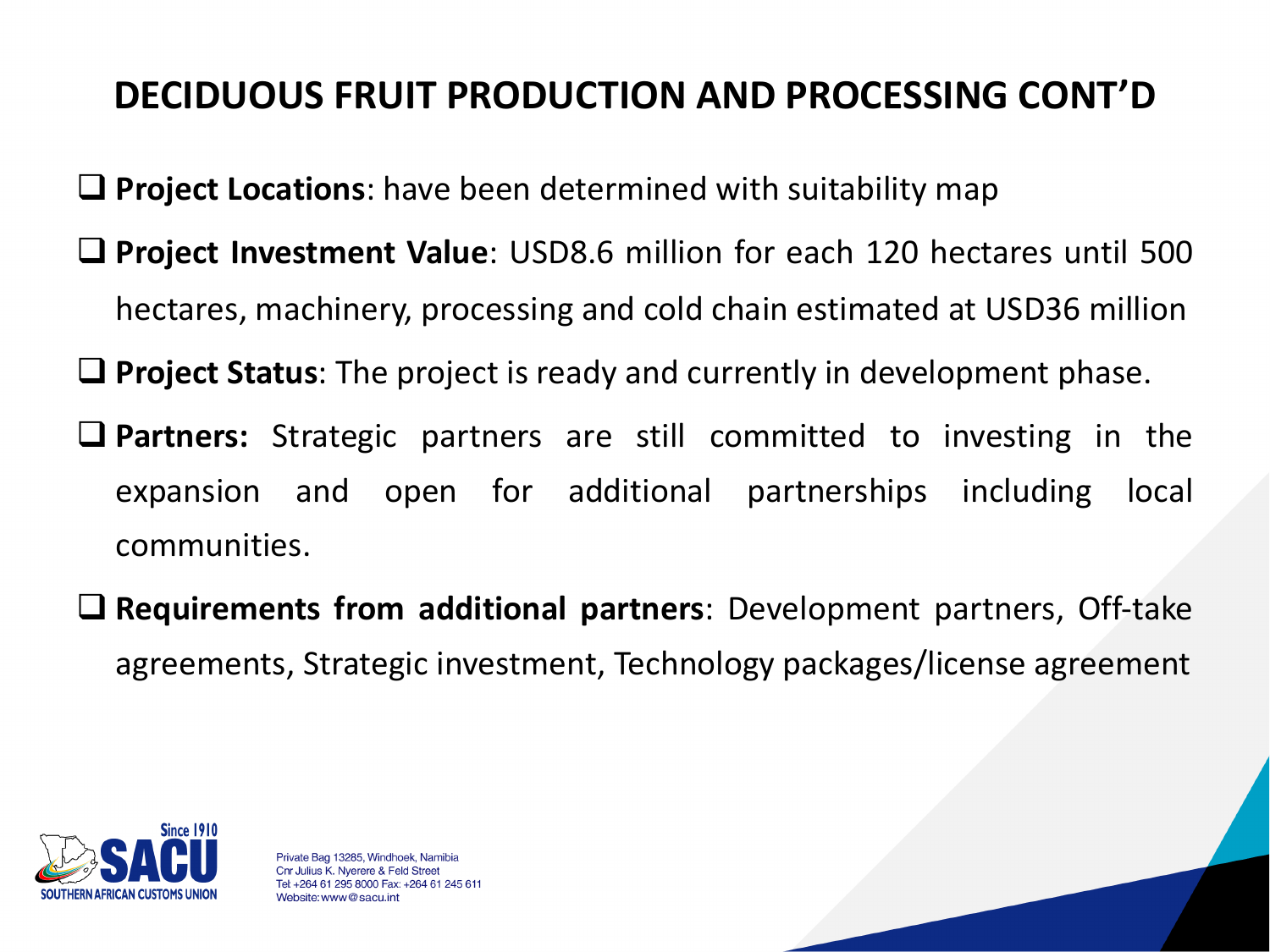### **HERBS, SPICES AND AROMATIC PRODUCTS**

#### **Q** PROJECT SUMMARY:

- o Boosting primary production of local farmers to meet increasing global demand for herbs (including aromatic plants).
- o The project involves boosting primary production by local farmers through establishment of processing facilities in Lesotho.
- o Lesotho mountainous terrain and climate favour the cultivation of herbs and spices.
- $\circ$  Potential to grow high quality of organic varieties benefiting from the clean air, unpolluted water and elevated land that permit improved disease-resistance.

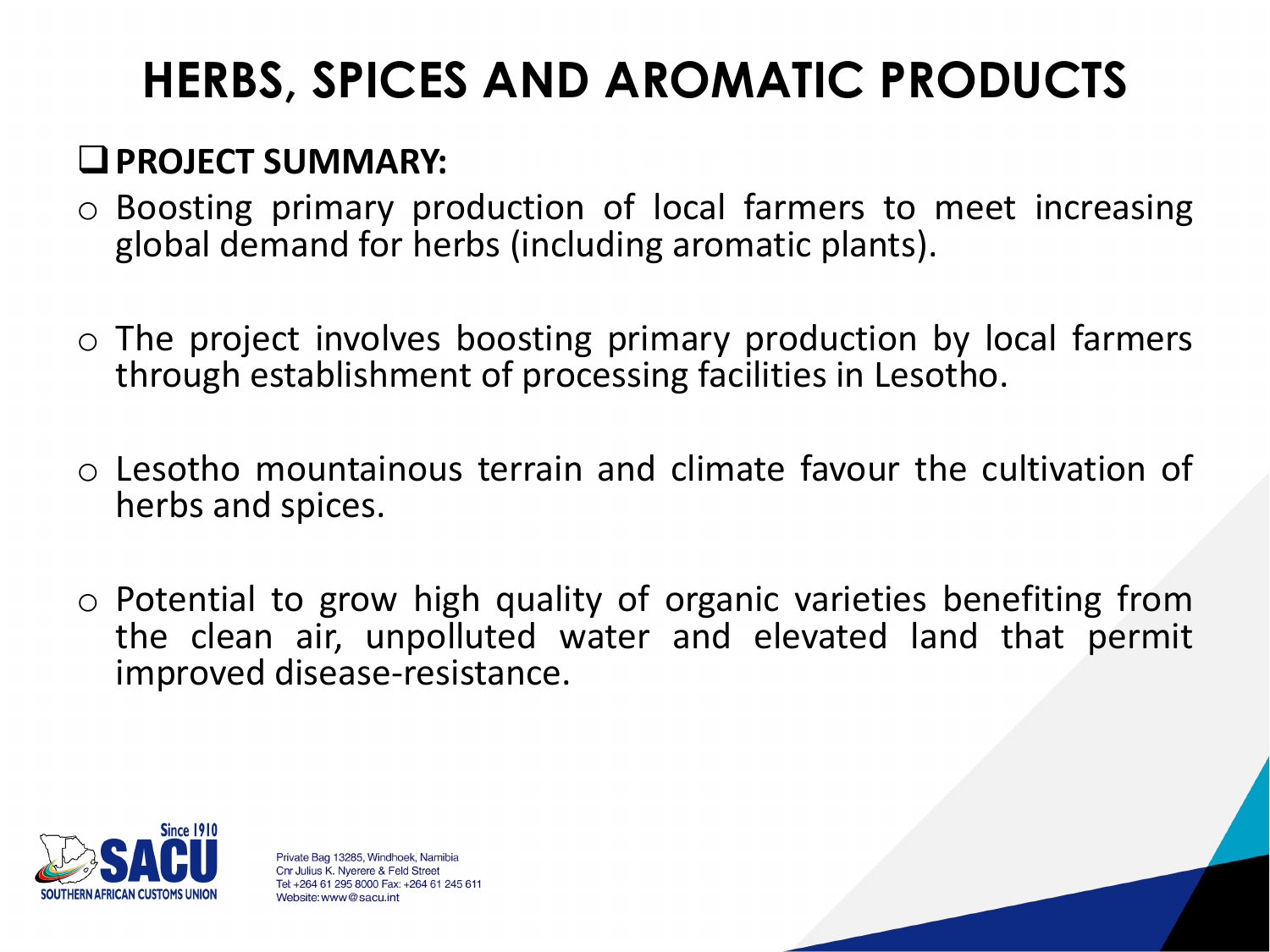### **HERBS, SPICES AND AROMATIC PRODUCTS CONT'D**

**Q** Project Location: suitability map has been developed.

q**Project Investment Value**: USD297,000.

**Q** Project Status: The project has been developed for up-scaling at different levels to meet local and export market.

q**Existing partners and commitments**: Local producers have been identified for further expansion into regional production.

<sup>q</sup>**Requirements from additional partners**: Strategic investment, Off- take agreements, technology packages/license agreements.

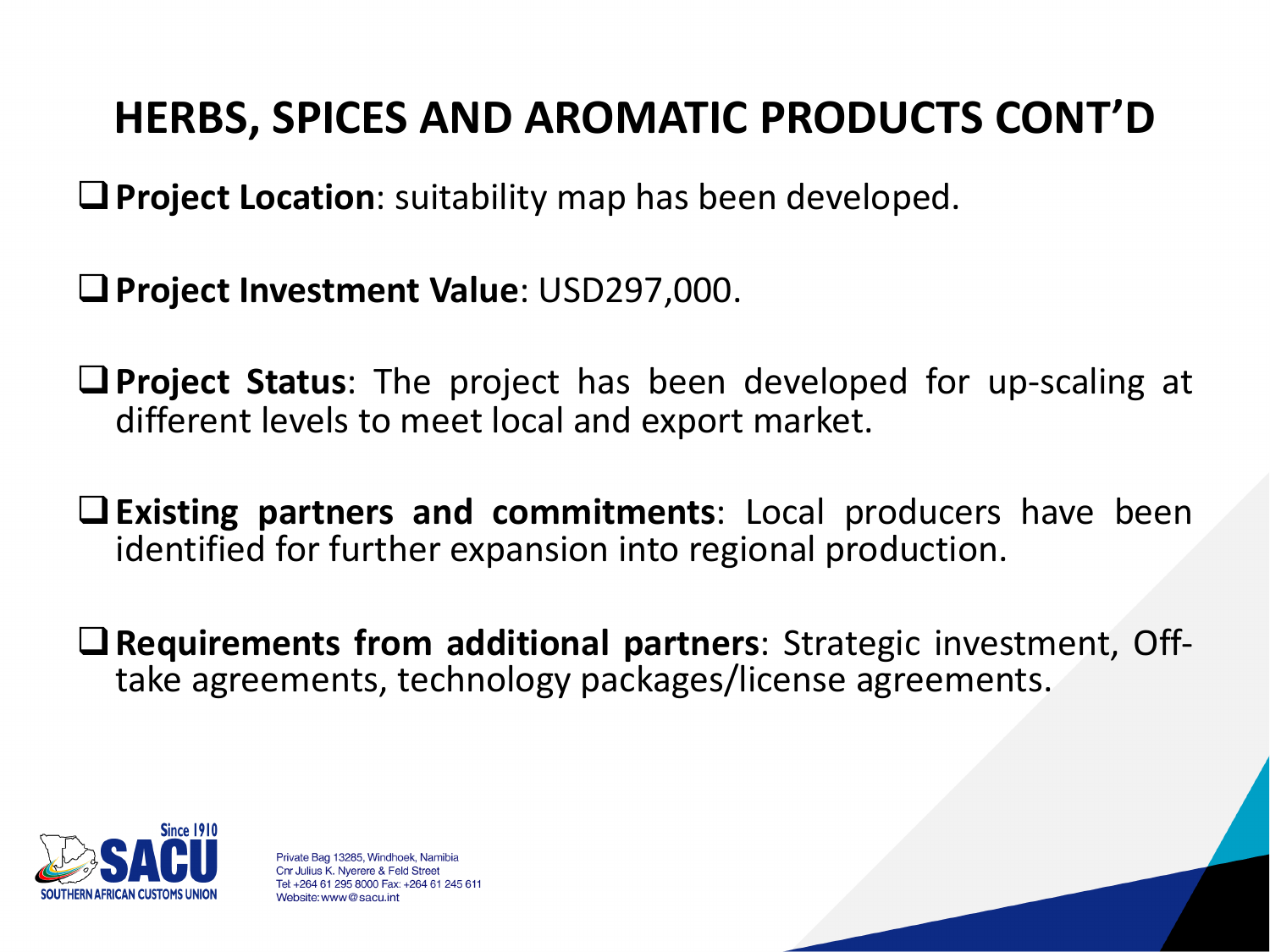# **KNIT/WOVEN FABRIC MILL**

#### q**PROJECT SUMMARY**

- o Lesotho is an ideal location for further investments in knitted/woven fabric mills for integration with textile producers and export markets.
- o One woven fabric mill already exists and utilizes 100% cotton sourced from Africa.
- o LNDC is ready to partner and to assist with infrastructure needs.
- o More than 200,000 sqm of services plots are available for development in established textile industrial locations.
- o More than 100,000sqm of fully serviced, modern industrial units of variable sizes are available

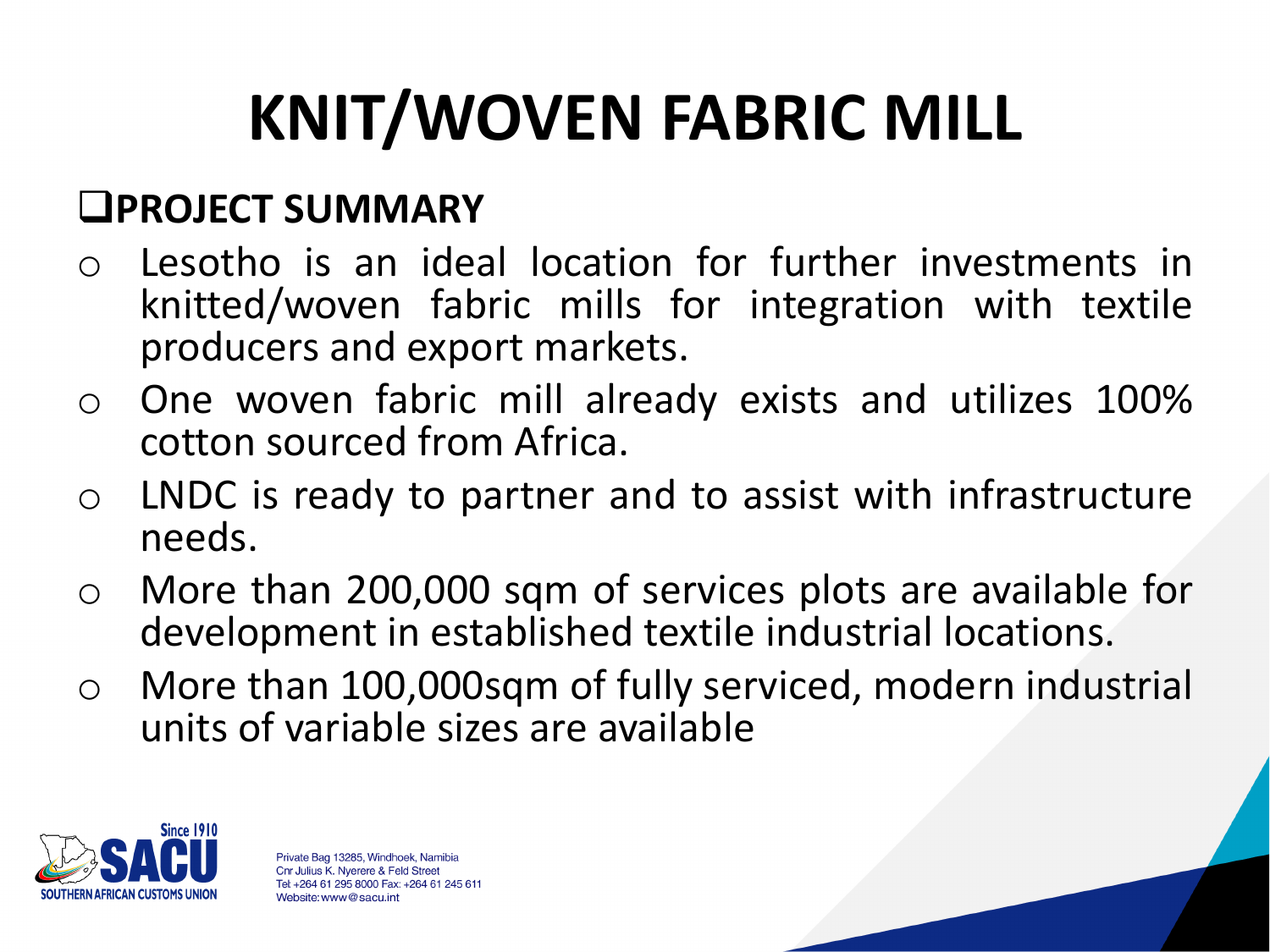## **KNIT/WOVEN FRABRIC MILL CONT'D**

**QPROJECT LOCATION:** Still to be determined.

q**PROJECT INVESTMENT VALUE:** USD 13 million

**Q PROJECT STATUS:** currently in development phase

q**EXISTING PARTNERS AND COMMITMENTS:** LNDC is ready to partner and to assist in dedicated knit/woven fabric mill infrastructure needs.

q**REQUIREMENTS FROM ADDITIONAL PARTNERS:** Development partners, off-take agreements, strategic investment, technology packages/license agreements

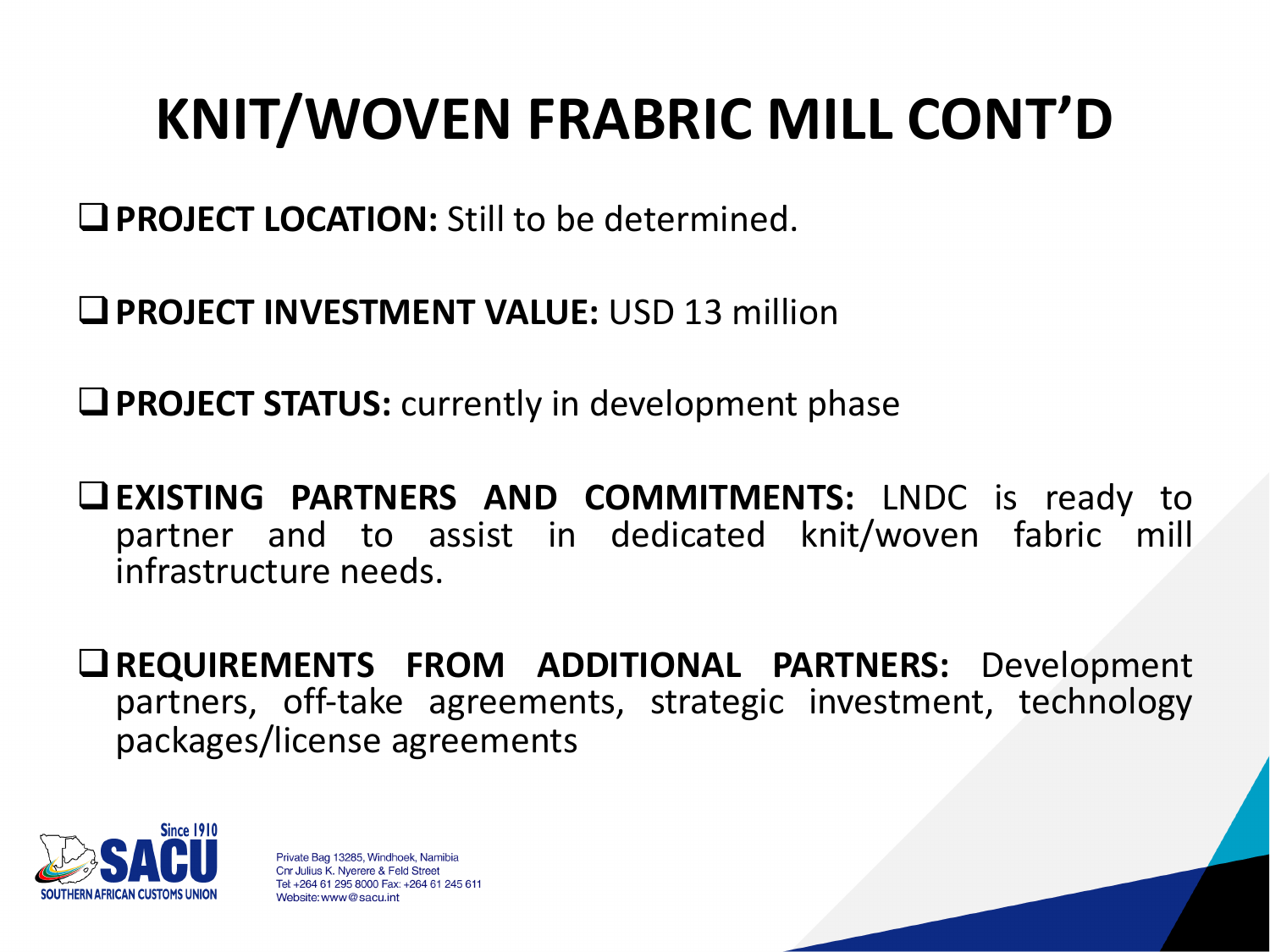## **MEDICAL CANNABIS**

#### q**PROJECT SUMMARY**

- o Lesotho offers natural and legal environment conducive and profitable for growing and processing of medicinal cannabis.
- o Lesotho passed the Abuse of the Drugs (Cannabis) Regulations in 2008.
- o First African country to issue licenses to produce medicinal cannabis in 2017.
- o One company has acquired European GMP certification.

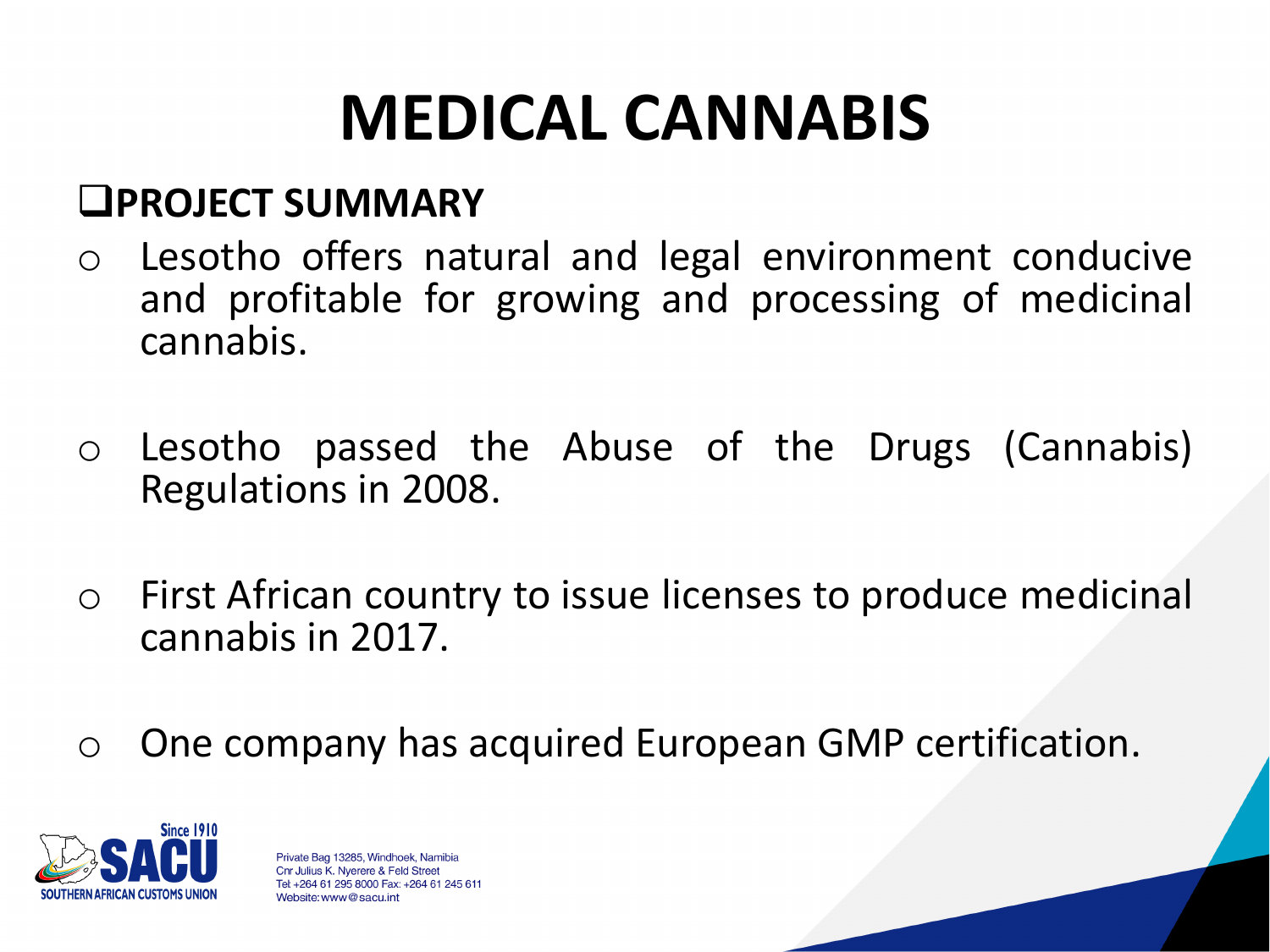## MEDICINAL CANNABIS CONT'D

**QPROJECT LOCATION:** the ideal growing areas in Lesotho are above 2,000m altitude and yet to determine locations.

q**INVESTMENT VALUE:** USD24 million.

**Q STATUS:** currently in development phase.

q**EXISTING PARTNERS AND COMMITMENTS:** no commitment yet.

q**REQUIREMENTS FROM ADDITIONAL PARTNERS:** development partners, strategic investment, off-take agreements, technology packages, license agreements.